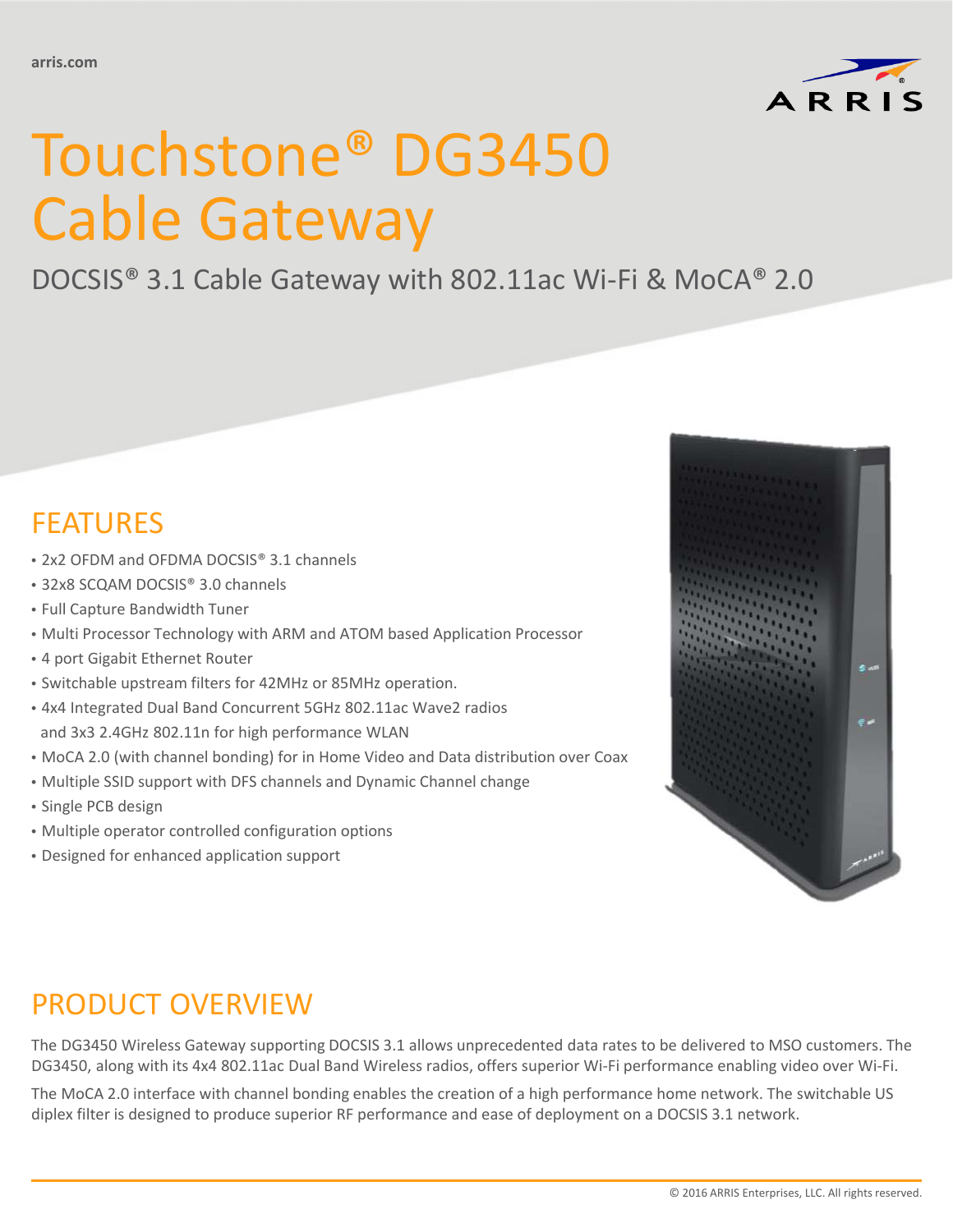

Increased DRAM, Flash and Multiple embedded processor cores are designed to allow new applications to be deployed on the gateway. This feature-packed unit is intended to serve as the hub of the subscribers network, connecting all IP capable devices (Internet, Data and Video) throughout the customers premises.

Residential gateway support has always been a concern of the operator. The DG3450 distinguishes itself with capabilities to minimize these support needs. Multiple provisioning methods (SNMP, Configuration File, Remote WebGUI access, TFTP, and TR-069/181) allow custom designed setups to be applied to monitor the end user more efficiently. Multiple remote access levels (User, Cusadmin, and MSO) also allow more ease and flexibility for manual configuration and control.

The DG3450 will help lead the future to advanced home and small business services.

| <b>SPECIFICATIONS</b>              |                                                                                      |
|------------------------------------|--------------------------------------------------------------------------------------|
| Physical                           |                                                                                      |
| <b>Operating Temperature</b>       | 0 to $40^{\circ}$ C                                                                  |
| <b>Operating Relative Humidity</b> | 5-85% (Non condensing)                                                               |
| Storage Temperature                | $-40$ to 70 $^{\circ}$ C                                                             |
| Dimensions $(H \times W \times D)$ | 9.33in x 2.87in x 8in<br>237mm x 73mm x 205mm                                        |
| Backup Capacity (not supplied)     | External BBU                                                                         |
| Weight                             | $1.94$ lbs<br>0.88kg                                                                 |
| Diagnostic LED's (Top)             | Integrated LED for status of<br>Power, US/DS, Online, 2.4GHz,<br>5GHz, Battery, MoCA |
| Diagnostic LED's (Rear)            | MoCA, Ethernet Link/Speed                                                            |

| <b>SPECIFICATIONS</b>        |                                                      |
|------------------------------|------------------------------------------------------|
| Interfaces                   |                                                      |
| <b>RF</b> Interface          | 1 External 'F' type connector                        |
| Date Interfaces<br>(bridged) | 4 x 10/100/1000 Base-T Ethernet<br>(RJ-45 connector) |
| MoCA                         | $MoCA$ 2.0                                           |
| Input Voltage (nominal)      | 12V DC                                               |
| AC-DC                        | External                                             |